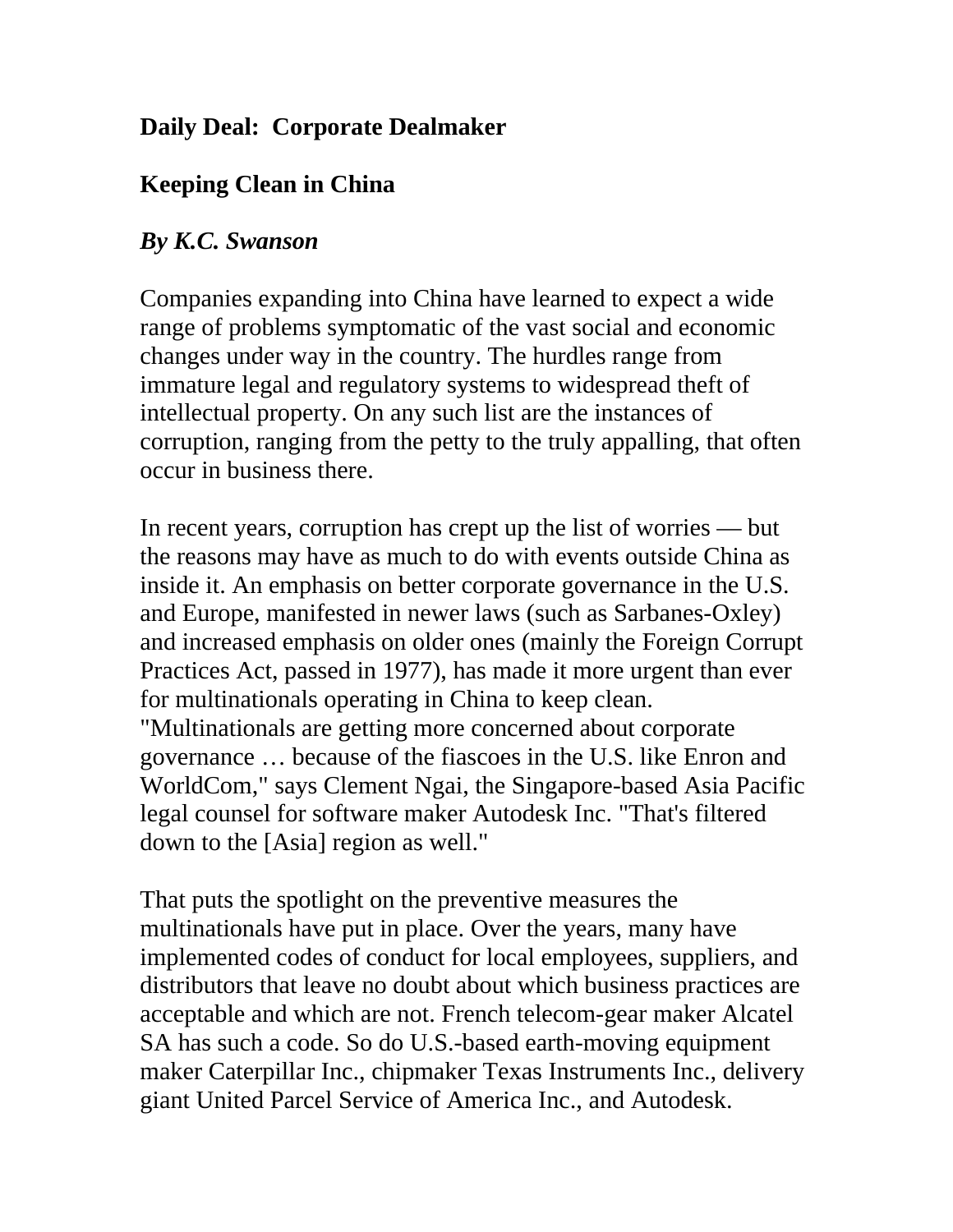Such measures are important, but as the companies will admit, the challenge is great. Nepotism, for example, is a deep-seated tradition in the Middle Kingdom. Deals sealed by connections and bribery are common. And as companies deepen their presence in China, they inevitably increase their exposure to these and other problems.

On one hand, foreign firms face the risk of becoming victims of corruption themselves by getting ripped off by local hires who siphon off funds to "dummy" companies or business to friends. More serious is the risk of corruption taking place inside Chinese subsidiaries or partners. Foreign-based companies whose employees are caught bribing Chinese officials or manipulating financial statements, both of which are forbidden under the Foreign Corrupt Practices Act (see sidebar, page 33), face penalties from the Department of Justice and the Securities and Exchange Commission — even if corporate executives in the U.S. are unaware of the illegal activity.

Just ask these multinationals, which have recently been embarrassed by revelations of graft in their China operations:

• In May 2005, medical-device maker Diagnostic Products Corp. admitted its Chinese subsidiary had violated the FCPA and agreed to pay fines of \$4.8 million to the DOJ and SEC. The U.S. government says the firm forked over bribes to doctors in charge of purchasing at state-run hospitals and recorded the payments as legitimate sales expenses.

• In February 2005, airport security vendor InVision Technologies Inc. (which General Electric Co. acquired in December 2004) agreed to pay a \$1.1 million SEC fine and an \$800,000 DOJ fine for bribery and improper record-keeping that took place in China, the Philippines and Thailand.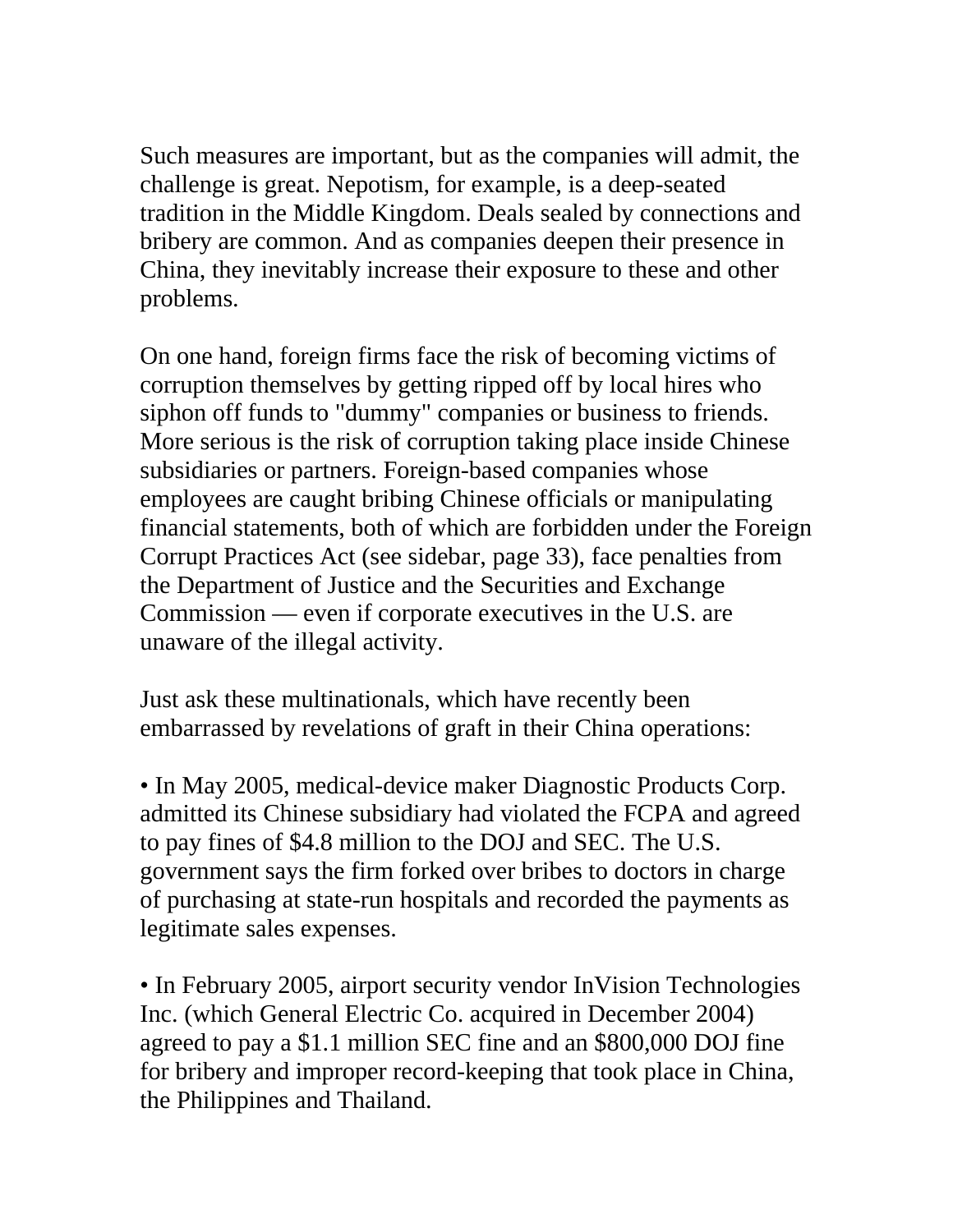• In April 2004, Lucent Technologies Inc. fired four of its top employees in China, including the president and chief operating officer, and reported to the DOJ and the SEC that an audit had turned up potential violations of the FCPA. Lucent says it's cooperating with those agencies but declines further comment.

The number of companies drawn to China will only increase. Already, many leading multinationals make more than 10% of their global sales there. The good news is companies can take steps to protect themselves from fraud. Among the leading recommendations: Promote codes of conduct, establish clear reporting lines for China branches, spot check suppliers to make sure they exist, and do background checks on new hires and potential business partners. Above all, don't look for shortcuts.

### **Action items**

• Create a code of conduct that states acceptable and unacceptable business practices.

• Establish clear reporting lines for managers in China and in the U.S.

• Put expatriate managers—permanently or temporarily—in key management and financial positions.

• Spot check suppliers and joint venture partners to be sure they follow Chinese and American law.

• Conduct thorough background checks on new hires, suppliers and joint venture partners.

• React quickly to potential violations, alerting senior managers and the board.

#### **Source: The Deal**

To understand the corruption level in China, consider the results of a survey by Transparency International, an organization dedicated to combating corruption. According to TI's 2005 corruption ranking — based on input from country analysts, risk agencies and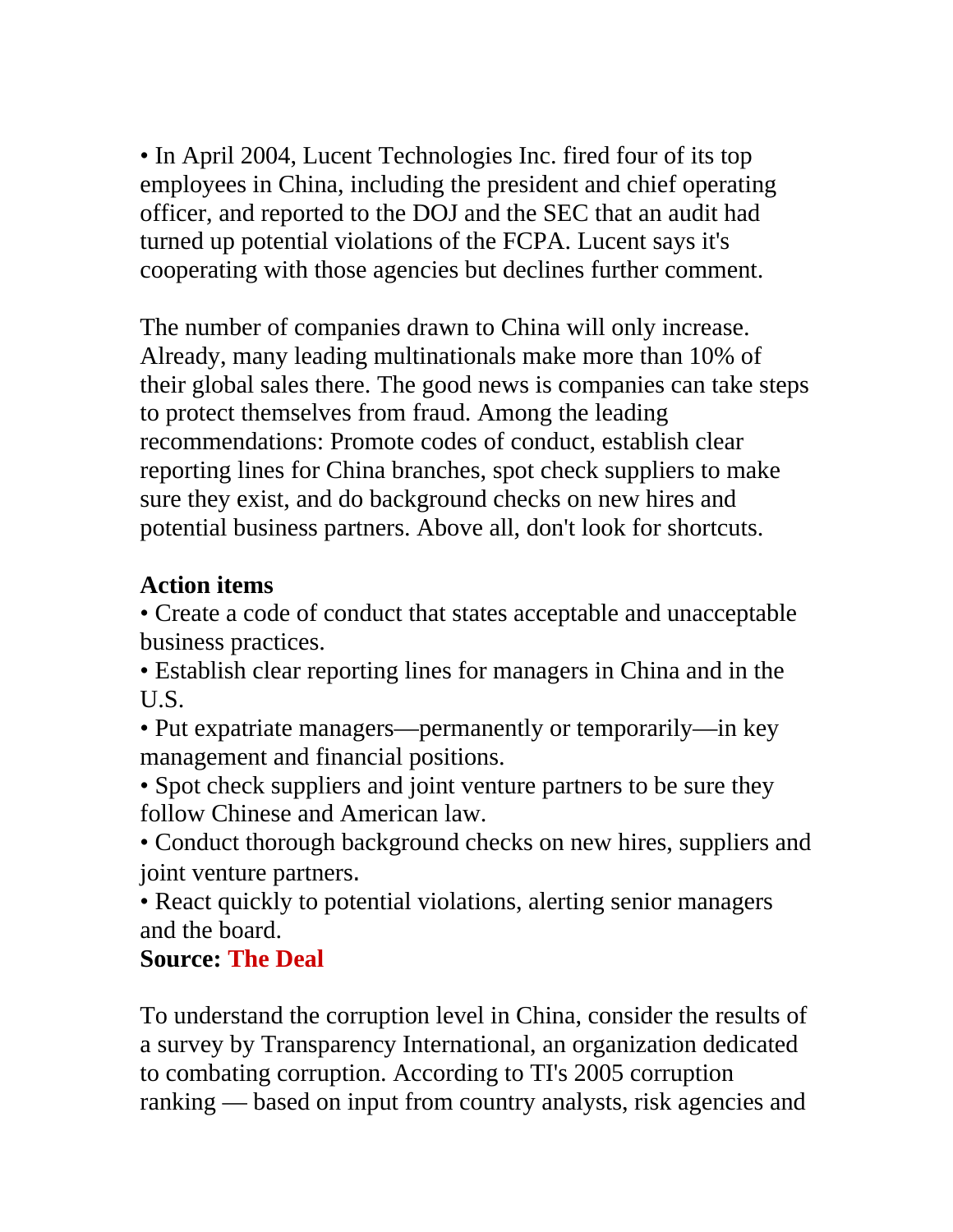resident and nonresident business people — where 0 is highly corrupt and 10 is clean, China ranks 3.2. Other Asian nations fared worse, with Indonesia ranking 2.2 and Vietnam 2.6, but the corruption problem in China is still far more serious than in the United States, which ranked 7.6.

Beijing has made progress with its anti-corruption campaign, with nearly 50,000 officials punished for misbehavior during the past two years. Authorities have also been promoting stricter enforcement of laws, which among other things forbid officials from accepting gifts with a value more than roughly \$24. Though this regulation is still widely flouted, the government has sought to make examples of high-level offenders by sentencing them to jail time and, in the most extreme cases, to death.

"I think the stereotyped idea of government officials taking bribes has changed in the last five, 10 years," says Autodesk's Ngai. "Maybe in the fairly small areas or third- or fourth-tier cities this could happen. But I don't think, in the major cities where multinationals are operating, this is the case." Still, few would argue that modest levels of corruption don't carry the same stigma in China as in the West. A quiet bribe from a supplier may not be seen as dirty money, but rather as fair compensation for a low salary.

"You have a situation where some people don't know the difference between right and wrong," says Peter Humphrey, head of Shanghai-based ChinaWhys, a risk management firm helping multinationals tackle white-collar crime. "It will only be solved through education. You won't see this problem disappearing for any big company in the next 10 or 20 years."

Kickbacks are common scams in China. In the classic case, an employee takes bribes from suppliers in exchange for awarding business. Depending on the product, the margins on kickbacks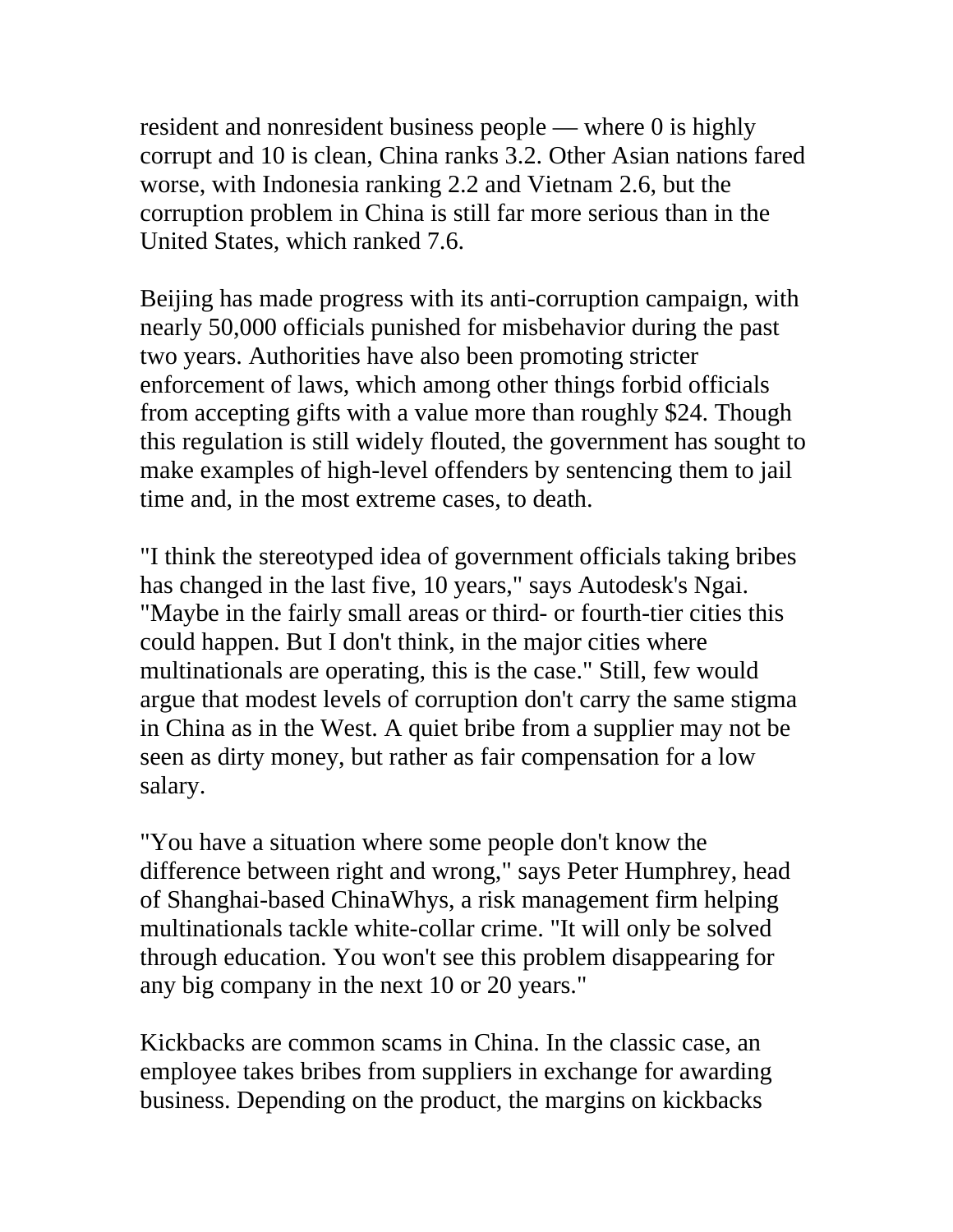could range from 1% to 30%.

There's reason to believe companies can discourage bribe-taking by setting high standards for business conduct. Consider Caterpillar's experience. Early in the 10-year history of the firm's 1,000-person manufacturing plant in Xuzhou, some employees were caught taking kickbacks in exchange for awarding contracts, and were fired. But no one has had to be sacked for a similar offense during the past few years, which general manager Marvin Rosser credits partly to the introduction in 1998 of a code of values that says under-the-table deals won't be tolerated. The code stresses the values of excellence, teamwork and commitment, adopted from Caterpillar's Peoria, Ill., factory. A fourth, integrity, was added after executives decided plant managers needed to discuss it in-depth with employees in China.

Caterpillar's manufacturing facility is a joint venture with a stateowned enterprise, meaning many of its employees are government officials and most of its suppliers are SOEs. Rosser believes this makes the code of conduct even more critical. "There are some people from SOEs where the opportunity for promotion or compensation increases might be tied to new business deals," says Rosser, "where at Cat there will obviously be no compensation exchange for such favoritism."

In a similar position is Alcatel, which in 2002 folded its China businesses into Shanghai Bell and took a majority stake in the new entity, renamed Alcatel Shanghai Bell. As Alcatel (New York Stock Exchange-listed, via American Depositary Shares) has upgraded Shanghai Bell's internal controls to align with international practice, it's also been making progress toward Sarbanes-Oxley compliance by the end of 2006, says Christian Reinaudo, president of Alcatel Asia-Pacific activities. Alcatel's China office requires employees who deal with suppliers or customers to sign a letter agreeing to abide by its ethical code.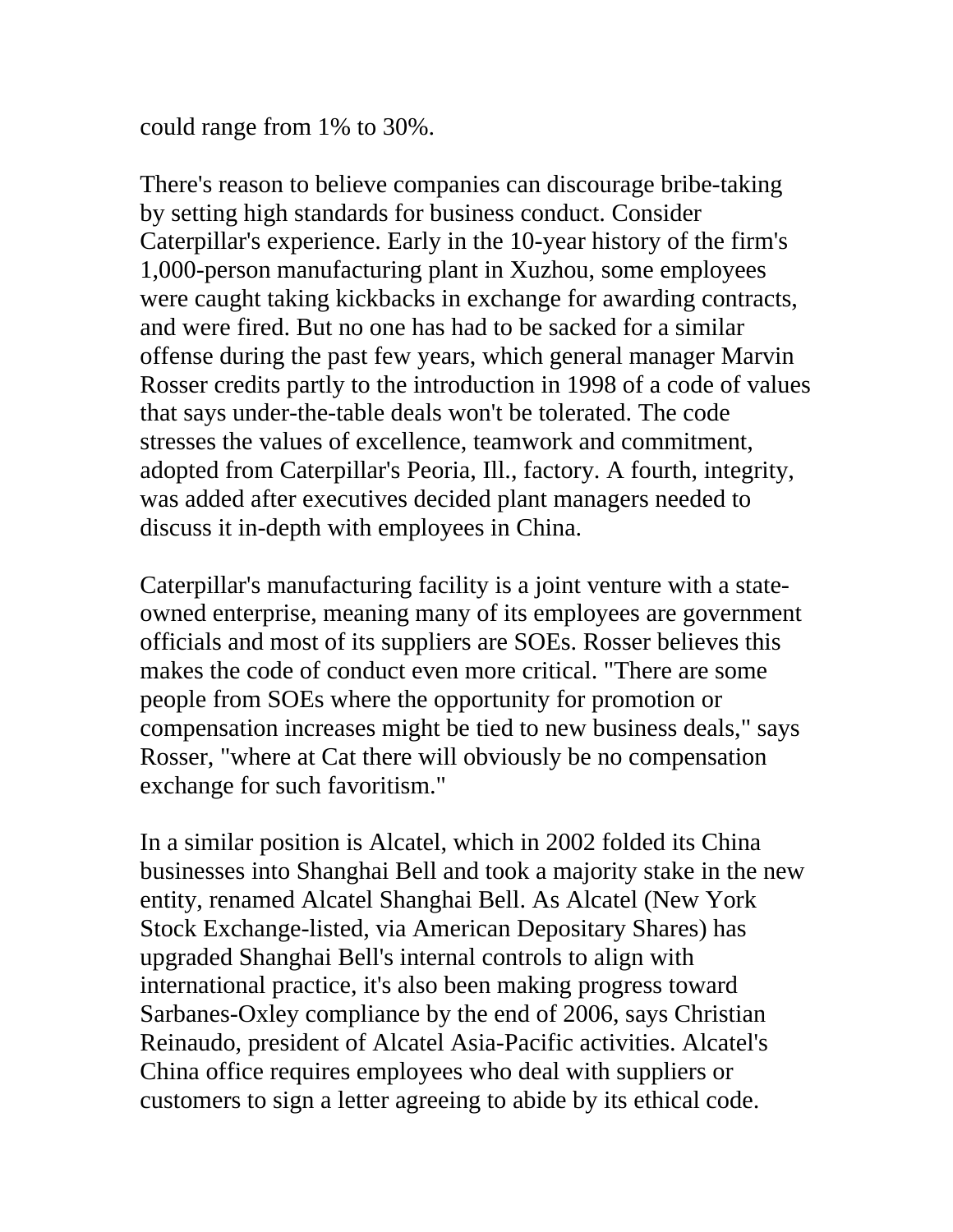Major suppliers also sign a document promising to follow fair business practices.

In fact, most major U.S. companies include contract language requesting that their partners and suppliers around the world — not just in China — act in a manner that won't get American firms in trouble with the FCPA. The trouble is that Chinese firms sometimes sign the contract and simply ignore it because contracts don't carry the same weight as in the U.S. But at least if a problem crops up later, American firms can make the case that they tried to encourage good governance. Employees awarding contracts to family or friends is another common problem. Sometimes the contracts are given in exchange for payment; other times no money changes hands. The latter situation can be tricky to address because employees in many countries may see nothing wrong with favoring friends and relatives.

David Reid, vice president and director of worldwide ethics for chipmaker Texas Instruments recalls one question-and-answer session when a procurement staffer in South Korea wanted to know why he couldn't simply buy supplies from his brother-inlaw's store. "I remember responding, 'Why would you do that?' " recalls Reid, "and the person said, 'Because I know my brother-inlaw won't rip me off.' In Asia in general, that relationship guanxi — is something that is traditional and in many situations honorable. It seems counterintuitive when we tell people no, we have a process [for procurement]."

But other times, conflicts of interest clearly reflect less honorable intentions. Case in point: Texas Instruments discovered that a sales employee in China had teamed with some of his old college roommates to set up a distributorship, then began selling to his own firm. "The entrepreneurial spirit is alive and well in China," says Reid. When an investigator confronted him, the employee quit.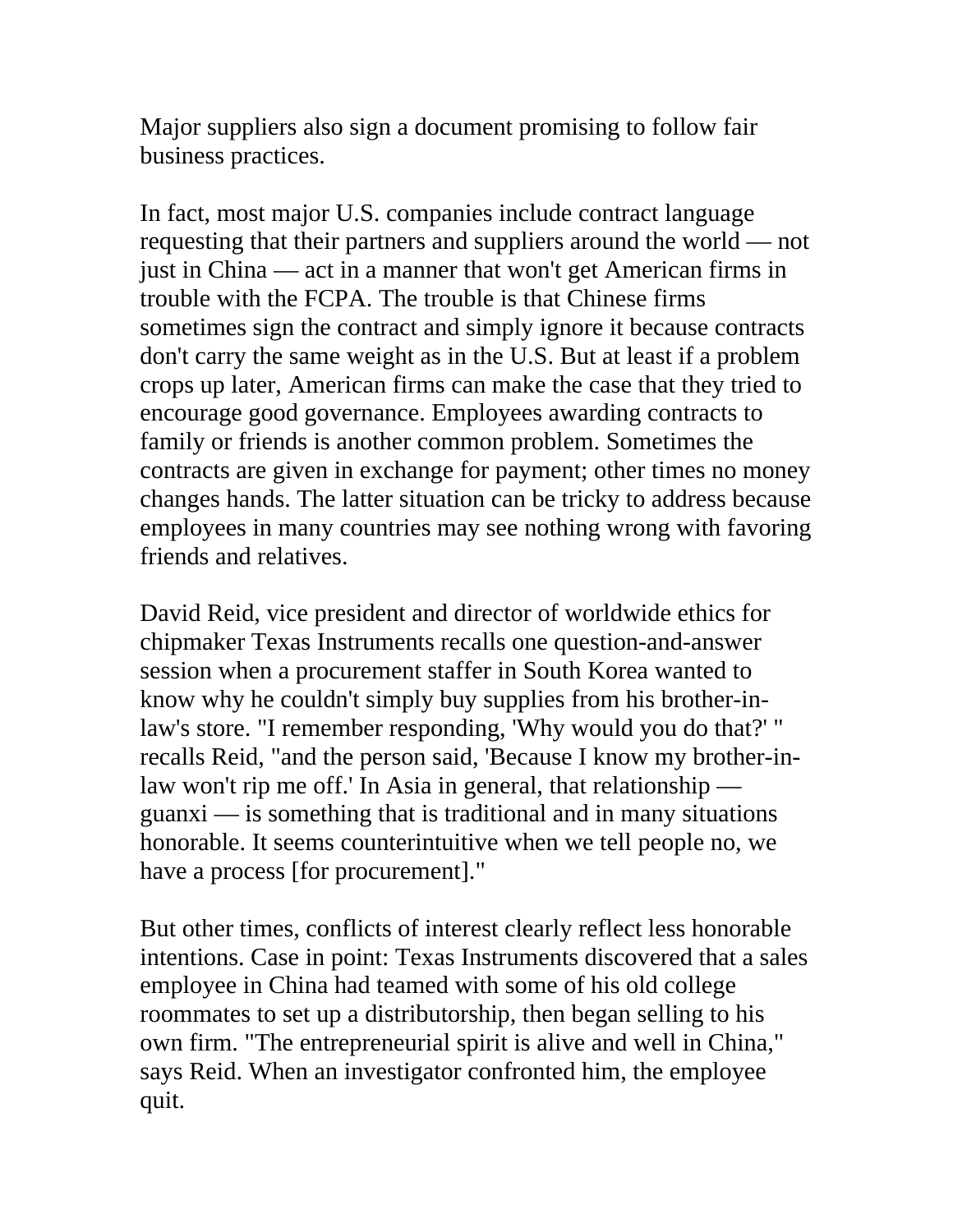At Alcatel, according to Reinaudo, "The first request [for employees involved in procurement] is to exit from ownership in any company that poses a conflict of interest with the job."

Fraudulent employees have also been known to set up dummy companies registered in the name friends, relatives or, occasionally, in the employee's own name that takes a cut of revenue from the supply chain without providing a service or even having a physical presence at all. In an even bolder gambit, employees may spend years quietly building up rival businesses to compete with their own employers.

"They get their relatives and friends involved and gradually expand," explains Humphrey. "They develop a whole value chain, and when they finish, they abandon their employer." Humphrey says he recently investigated a scheme in the chemicals industry in which employees stole technology and industrial processes, resulting in millions of dollars in losses to the company.

Among the tip-offs to potential problems with employees: customers complaining about inaccurate invoices or accountants apparently unwilling to investigate a pile of fishy-looking receivables. A common method of exposing wrongdoers is through anonymous letters, which have a long history in China. Expatriate managers may be tempted to dismiss letters that seem outlandish or that are written in poor English. But fraud investigators say such letters are often valid.

To help prevent such goings-on from ever starting, companies can create a chain of people who sign off on purchases. Other antifraud measures: spot checks to make sure suppliers actually exist, and screening new suppliers and partners. A thorough investigation on a potential joint-venture partner, for example, might entail looking into the reputation of management as well as the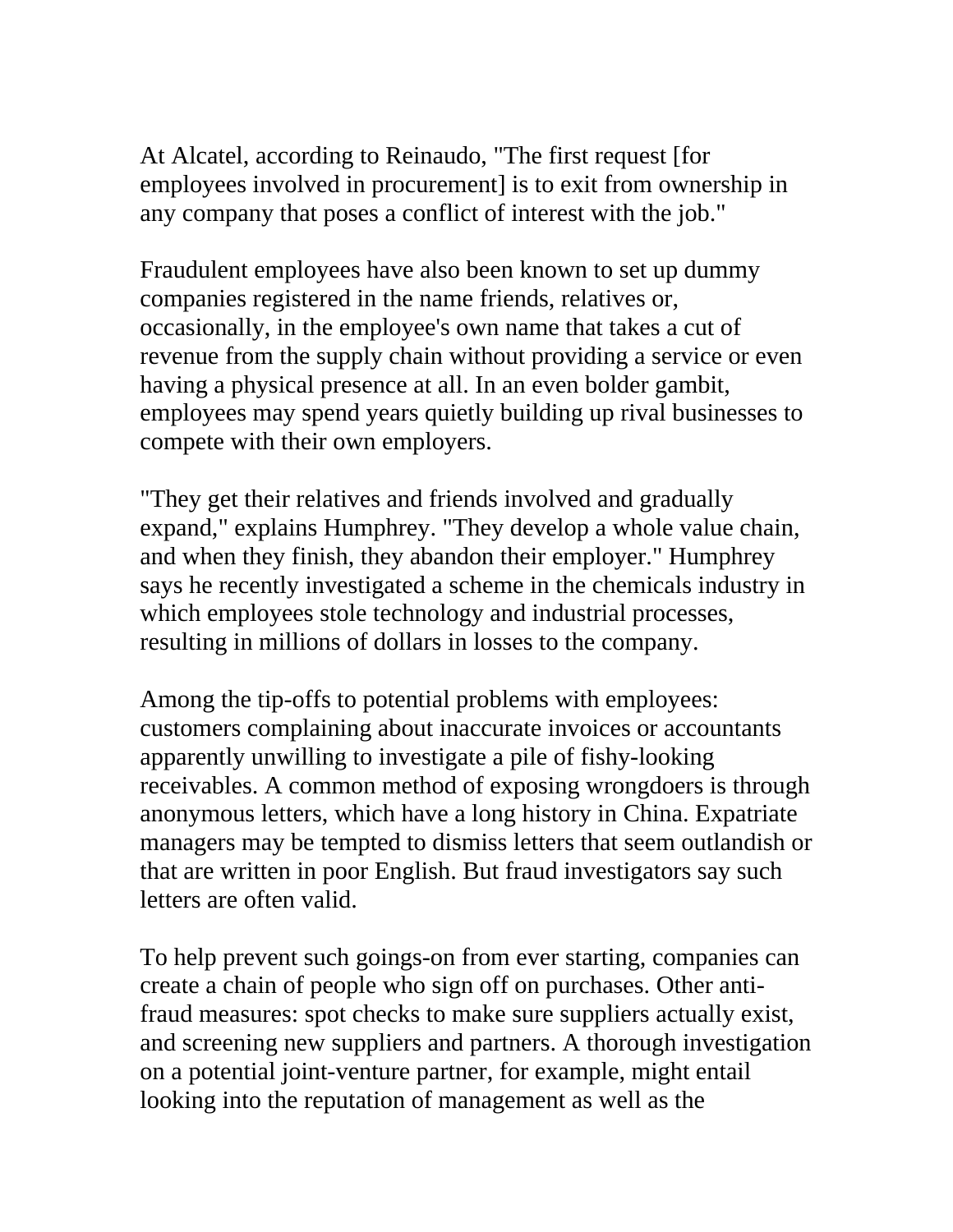company's handling of previous deals, its source of capital, associations with other firms or government agencies, industry reputation, labor or environmental problems, debt and any record of bribery. Unfavorable findings need not necessarily destroy a deal, especially if the partner proves willing to cooperate or work to improve the problem. The results of an investigation might even help a multinational renegotiate a deal on better terms.

One of the most common mistakes companies make in combating fraud is failing to do background checks on high-level employees. In some cases, employees sacked for corruption have later found work in the same industry with other multinationals. They may even land jobs through respected headhunters, though some headhunters have begun conducting their own background checks. That an employee has an advanced degree or overseas experience doesn't necessarily guarantee he or she is trustworthy.

Texas Instruments verifies the education and work history of new employees and also checks background references and ownership records of both customers and suppliers. Some of its products contain technologies that can only be used in non-military applications in China. If a customer's management or board had ties to the military, TI would have inadvertently shared the information with a non-commercial entity.

Other factors can also boost the risk of fraud. Companies that lack clear lines of reporting in China, or where different locations operate as independent fiefdoms, are more vulnerable to abuses. A culture gap between expatriate managers and local staff can compound corruption problems by fraying the lines of communication. Frequent turnover of foreign managers doesn't help, either. Outgoing managers should be questioned about potential fraud hot spots in the company.

There's no proven recipe for maintaining the right balance of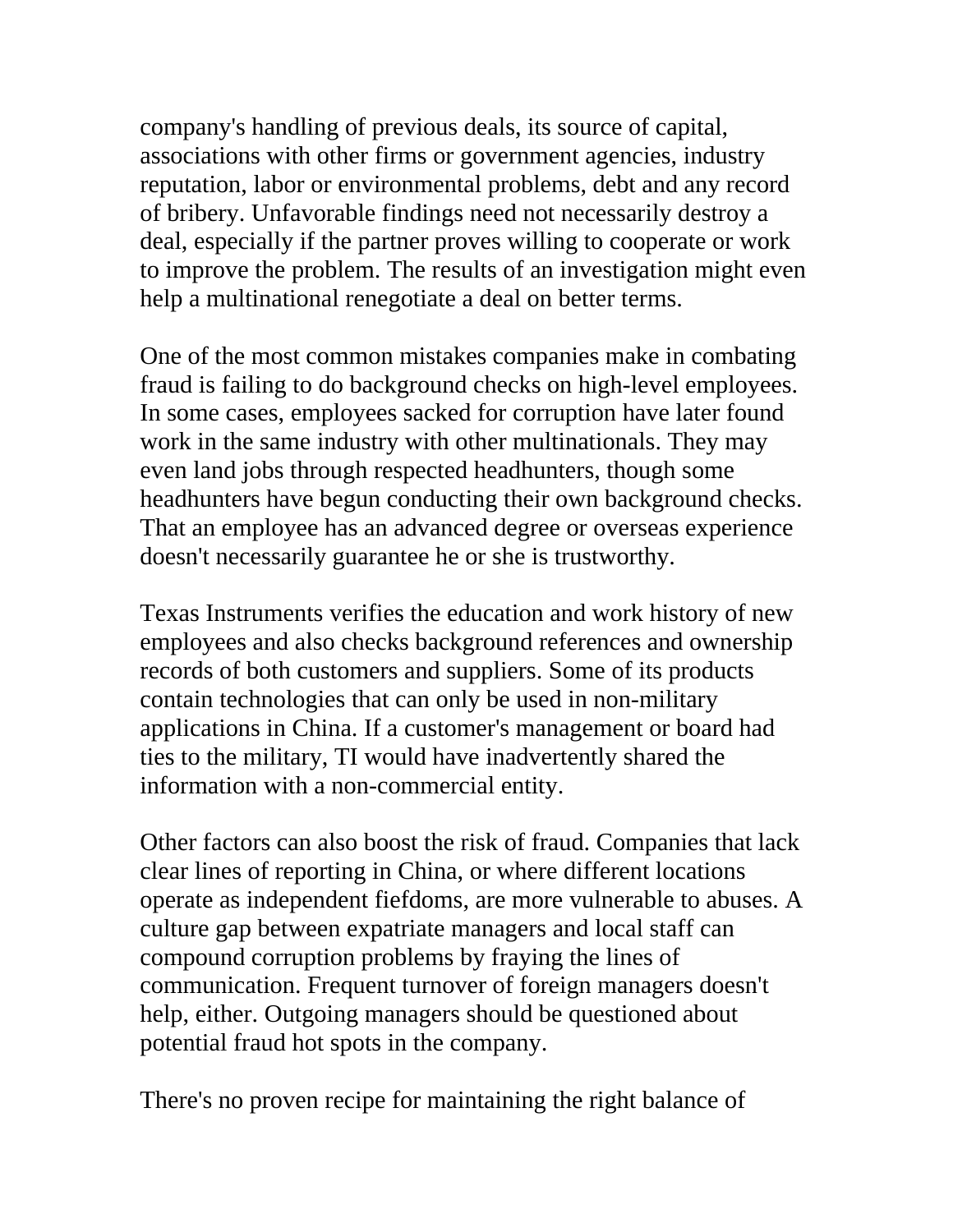foreign and local financial staff. Some big companies may bring in expatriate chief financial officers for the first few years of a China venture so they can train local staff in the company's procedures. At Alcatel Shanghai Bell, the chief financial officer, the management controller of the company and the management controllers of the major product lines all come from the Alcatel side, not from Shanghai Bell. The local head of procurement is Chinese, but he spent more than six months in a European posting to better acquaint himself with Western business practices.

Most companies eventually want to localize, though, both to save money and because Chinese staff better understand local needs. For example, as UPS expands globally, it usually tries to fill jobs with local or regional candidates. The company's current finance and accounting controller in China hails from Singapore. But Jeff Wilson, director of human resources for Asia-Pacific, says UPS "doesn't have a standard, cookie-cutter formula: 'If x, bring in y number of expats.' "

Occasionally, companies that have pursued localization in China back off that policy after running into problems. "I've seen companies where after going through a bruising experience, they reverse the pace of localization and bring back expats for a while — which suggests to me that nobody knows how to get it quite right," Humphrey says.

A written, comprehensive code of conduct reinforced with regular training may be the best approach to discouraging corruption and protecting the company from legal action. UPS has a committee review its code of conduct to be sure the translation is meaningful in terms of language and local customers, according to Wilson, and managers take part in biannual refresher sessions. And Reid of Texas Instruments makes trips to China to review the code of conduct with managers and factory employees, reminding them, for example, not to let trade secrets slip when they chat with their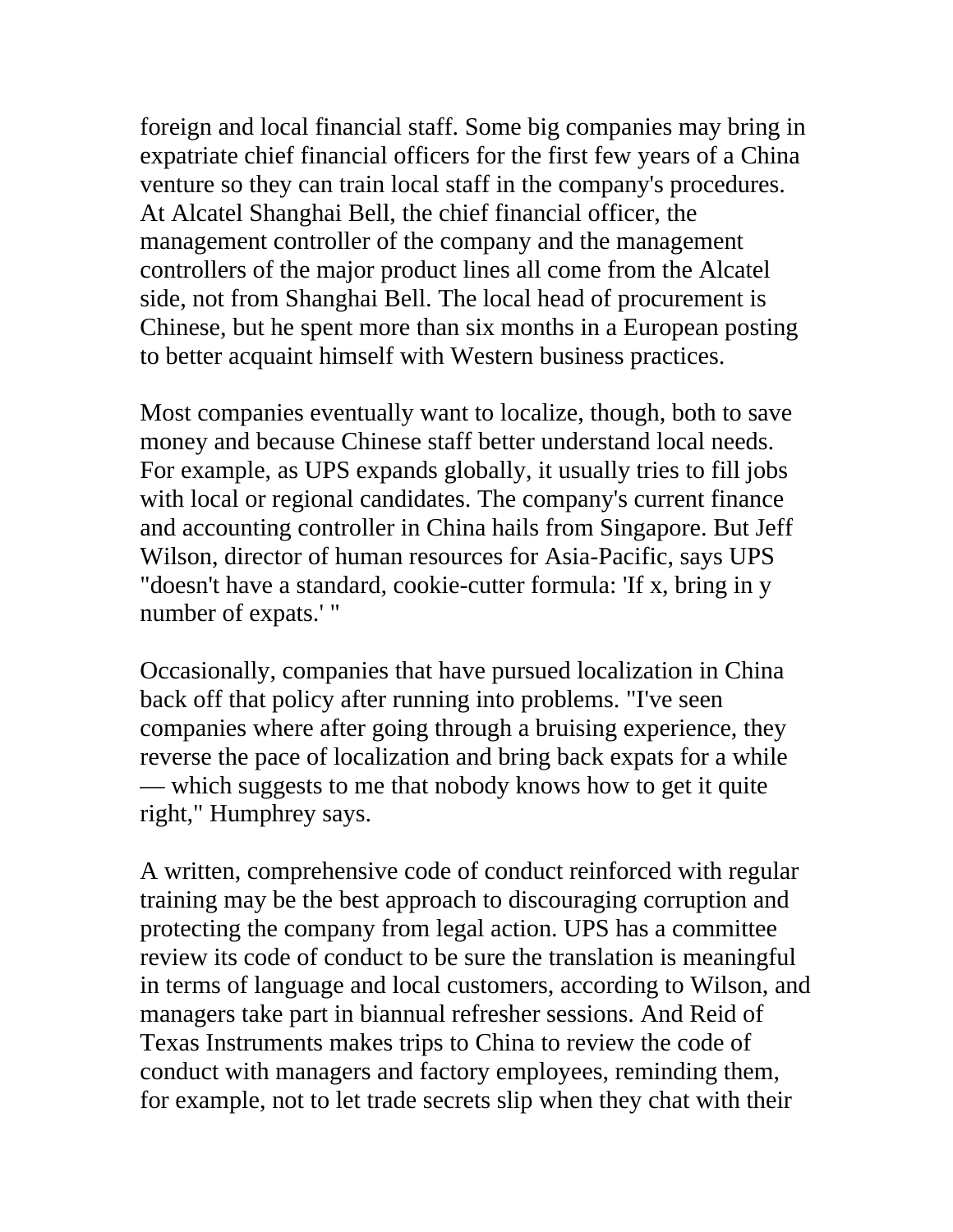old professors.

Most companies agree, though, that even the most thorough anticorruption plan may not eradicate the problem. "When you manage 6,000 people in China, you can never swear that there's nobody doing anything incorrect," Alcatel's Reinaudo admits.

But at least by setting high standards at the outset, companies may save themselves dollars, time and face in the future. CD

# **- SIDEBAR - The long arm of the FCPA**

The U.S. Foreign Corrupt Practices Act dates to 1977. But as U.S. companies accelerate their expansion in China, it has never seemed more relevant.

The law forbids American companies and their employees at home and abroad from offering bribes to foreign officials, a group that includes both employees of government agencies and those of state-owned enterprises. The latter accounts for many Chinese businesses, which means interactions the FCPA wouldn't govern elsewhere are covered by it in China, according to Patrick Norton, a partner in the Washington-based office of O'Melveny & Myers LLP who until recently worked for the firm in Beijing. He says it's not uncommon for Chinese officials to expect perks, such as travel to U.S. tourist sites, during overseas trips. They are often surprised to find that under FCPA, their American hosts aren't allowed to foot the bill.

FCPA also requires U.S.-owned companies with operations in China, as in all overseas locations, to make sure their local agents and partners don't offer bribes on their behalf. That requires careful oversight, which can be difficult in part because wholly foreign-owned enterprises often use local intermediaries to get